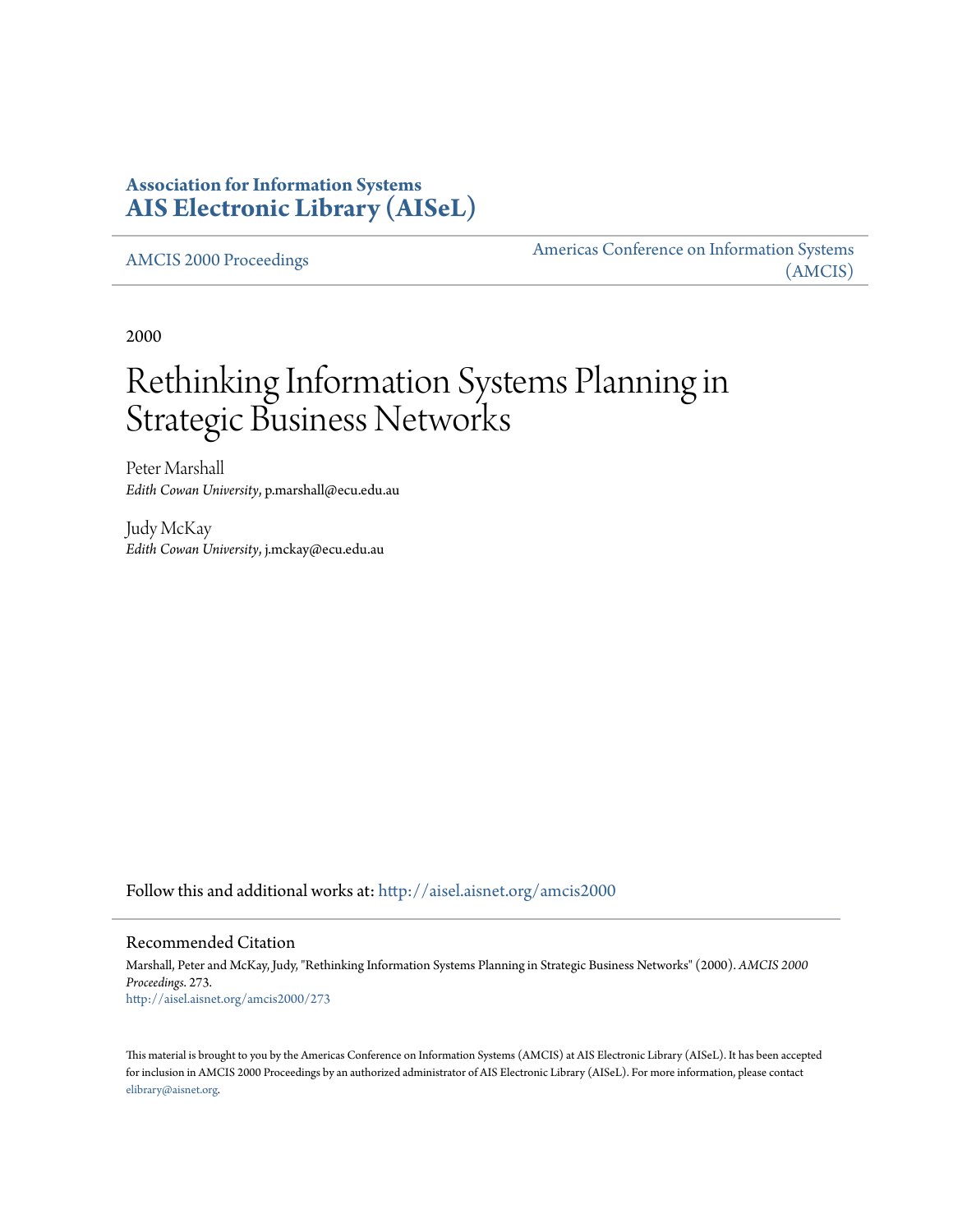## **Rethinking Information Systems Planning in Strategic Business Networks**

Peter Marshall, School of Management Information Systems, Edith Cowan University,

p.marshall@ecu.edu.au

Judy McKay, School of Management Information Systems, Edith Cowan University,

j.mckay@ecu/edu.au

#### **Abstract**

As business grow more and more interconnected and hence increasingly reliant on information technology (IT), there is the temptation to argue that careful planning of the information systems (IS) and IT resources in an organisation becomes even more imperative. However, an alternative view might suggest that in rapidly changing and turbulent environments, planning becomes somewhat of an anachronism, and that if flexibility is to be maintained ponderous planning activity should be avoided at all cost. The authors concur that formal, rationalistic, bureaucratic planning is probably in no-one's best interests, but also argue that no planning is not necessarily an appropriate way forward. Instead they propose a new framework to support IS/IT planning in such interconnected environments or strategic business networks (SBNs). This framework seeks to avoid heavy, bureaucratic processes but argues that IS/IT adopts a role of such central importance, that instead, planning must become part of day-to-day thinking and acting with respect to the business and its use of IT. This thinking and acting must not only take place within the confines of a single organisation, but must as well, embrace the IS/IT inheritance and infrastructure of all organisations in the SBN. This is not simply a technological issue, but must include consideration of a range of organisational, cultural, and political issues. The framework must support the creation of shared vision and values, and an understanding of the use of IT for both self and mutual advantage.

#### **Introduction**

As the use of computer and telecommunications has changed over time, so too have the approaches to planning such utilisation. The portfolios of information systems suitable to an era of inward-focussed automation of basic activities are unlikely to be suited to an age where more emphasis is placed on systems that connect the organisation externally to other organisations in the business environment, and also directly to its end consumer. Thus, the business and IS/IT planning approaches that were appropriate in the era of hierarchical, integrated organisations of the 70s and 80s are unlikely to be as appropriate for planning requirements in the interconnected business environments composed of interdependent firms which characterise

current business reality. Arguably, current IT usage in the form of interorganisational systems (IOS) together with business realities and philosophies concerning extended enterprises with important alliances and linkages to suppliers and business partners imply that new forms of business and IS/IT planning should be being forged. Since research in this area seems to be lagging business practice and business thinking in general, it seems appropriate to begin the process of developing a new framework for supporting the IS/IT planning process in organisations. While there has been some work done on planning IOS (Finnegan et al., 1998; Finnegan et al.. 1999), no overall approach to IS/IT planning has been developed for enterprises with no clear boundaries and many vital interconnections among an ecology of interdependent organisations.

### **Evolution of Information Systems Planning in Organisations**

For the purposes of this paper, the authors adopt the view that ISP involves planning to achieve the optimal impact from information, IS and IT in an organisation. The authors concur with the opinion of Wilson (1989) who writes that "*an IS strategy brings together the business aims of the company, an understanding of the information needed to support those aims, and the implementation of computer systems to provide that information. It is a plan for the development of systems towards some future vision of the role of IS in the organisation.*"

Planning the IS/IT resource in organisations has a history that parallels the use of computer technology in organisations. Initially, this process of automation took place function by function, and thus notions of planning were primarily based on a project-by-project basis (Ward and Griffiths,1996), with systems being developed based on economic criteria with little regard to other related systems (Somogyi and Galliers, 1994). Thus developed fragmented pockets of automation, with subsequent planning efforts directed towards developing interfaces between these disparate systems (Ward and Griffiths, 1996). With increasing proliferation and sophistication of IS/IT in organisations, IS/IT planning focussing more on developing a portfolio of information systems that supported and facilitated management decision making and the effective monitoring and control of employee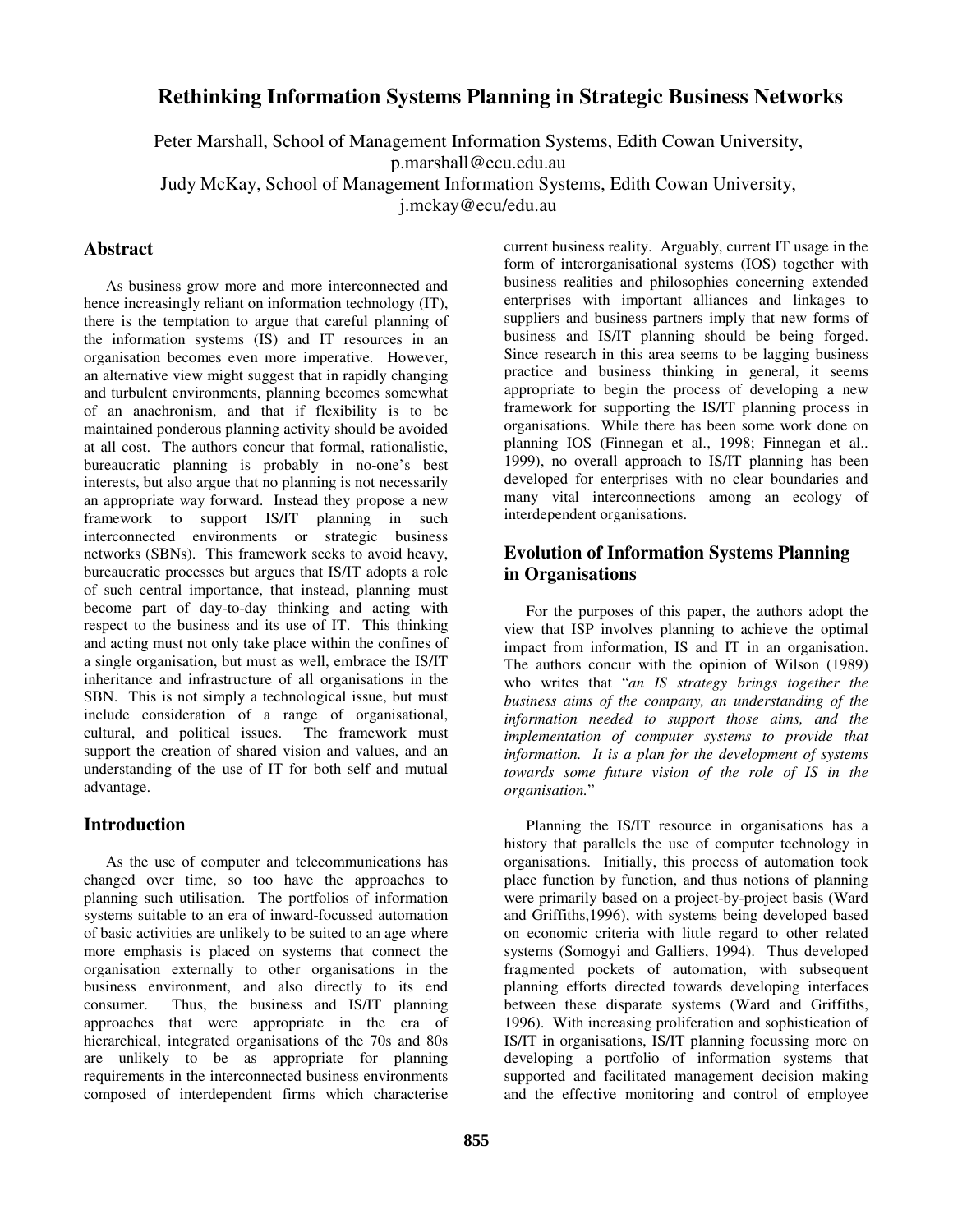activities, as well as continuing the task of business process automation. These early efforts at planning were, however, primarily internally orientated (Remenyi, 1991).

With the subsequent emergence of more strategically oriented IS/IT, the emphasis in planning thus shifts to understanding customer requirements and the business environment, with efforts directed to aligning IT efforts with the articulated business strategy. Thus over the years there has been a shift in ISP from essentially planning basic support services using IT, to recognising the potential of IT to offer competitive advantage and relying on ISP as a key enabling factor in the achievement of business strategy (Premkumar and King, 1992; Tozer, 1996). By the mid-1990s, it was arguably reasonably well established that some sort of formalised ISP was an appropriate undertaking for most organisations. ISP was to be closely allied to the organisation's business planning activity. In Figure 1 below, there is an example of one of the frameworks that was developed for ISP during the 1990s.

Figure 1 A Framework for ISP



(Ward and Griffiths, 1996)

In simple and succinct terms, this ISP framework suggests the following:

that a business plan, setting the general future direction for an enterprise, is an important source of input to the ISP effort (or is, at least, concurrently developed)

that the ISP should consider the external business environment of the organisation. The external business environment provides an assessment of a range of forces (competitive, economic, social and political, for example) impacting on the organisation, thus encouraging debate on specifically how IS/IT can be deployed to act as a buffer, neutralise, or indeed in some cases, capitalise on the effects of these forces, depending on the competitive situation of the organisation involved. A consideration of how IS/IT may reduce or minimise threats to the organisation and how IS/IT may help the organisation avail itself of opportunities are thus important components of ISP

that the ISP should consider the internal business environment of the organisation, to understand the strengths and weaknesses, skills and competencies, and so on, with emphasis on understanding if, and how, IS/IT can build on and support the strengths while reducing or eliminating the weaknesses.

that an understanding of the external IS/IT environment considering technological advances, the use (and the degree of success of that use) of IS/IT by relevant outsiders, and so on, is also a vital ingredient in the ISP process

that an understanding of the internal IS/IT environment, including issues such as how well existing IS/IT currently serve the institution, existing skills and competencies, and inventory and evaluation of existing IS/IT assets and resources, is also an essential component of an ISP

that out of the ISP process would be derived both an IS strategy (articulating needs and requirements for information and information systems now and into the future to best support the achievement of organisational goals and objectives), and an IT strategy (the technological and infrastructure requirements to provide the required information and information systems )

that the ISP articulates a future applications portfolio, closely aligned to the business strategy, and designed so as to maximize the potential and impact of IS/IT to have positive outcomes on the achievement of business goals and objectives.

Fundamental to this framework is the iterative and ongoing nature of ISP. Thus over time, the future applications portfolio will become the current portfolio, and hence scrutinised as part of the internal IS/IT environment in subsequent ISP efforts. Furthermore there is a distinct sense in which ISP should not be regarded as a one-off (or a once a year) activity, but should manifest itself as much in everyday thinking and reflection about the use of IS/IT in the business as in any formalised planning process (Masifern and Vila, 1998). This point is important, and is assumed in much of the subsequent discussion about ISP.

The framework basically suggests that organisational members (members of the ISP team) should look out into their external business and IS/IT environments, take note of trends, threats, opportunities, and so on, and then basically plan internally their own information, IS and IT requirements. The plan should be devised such that perceived opportunities could be exploited and perceived threats averted or destroyed through an appropriate investment in and use of IS/IT. But the ISP activity (and the resultant IS and IT strategies and priorities for IS/IT investments) was largely an internal one. To suggest that Ward and Griffiths (1996), in developing this framework, did not envisage linking the organisation to suppliers and buyers in the external environment would be unfair, but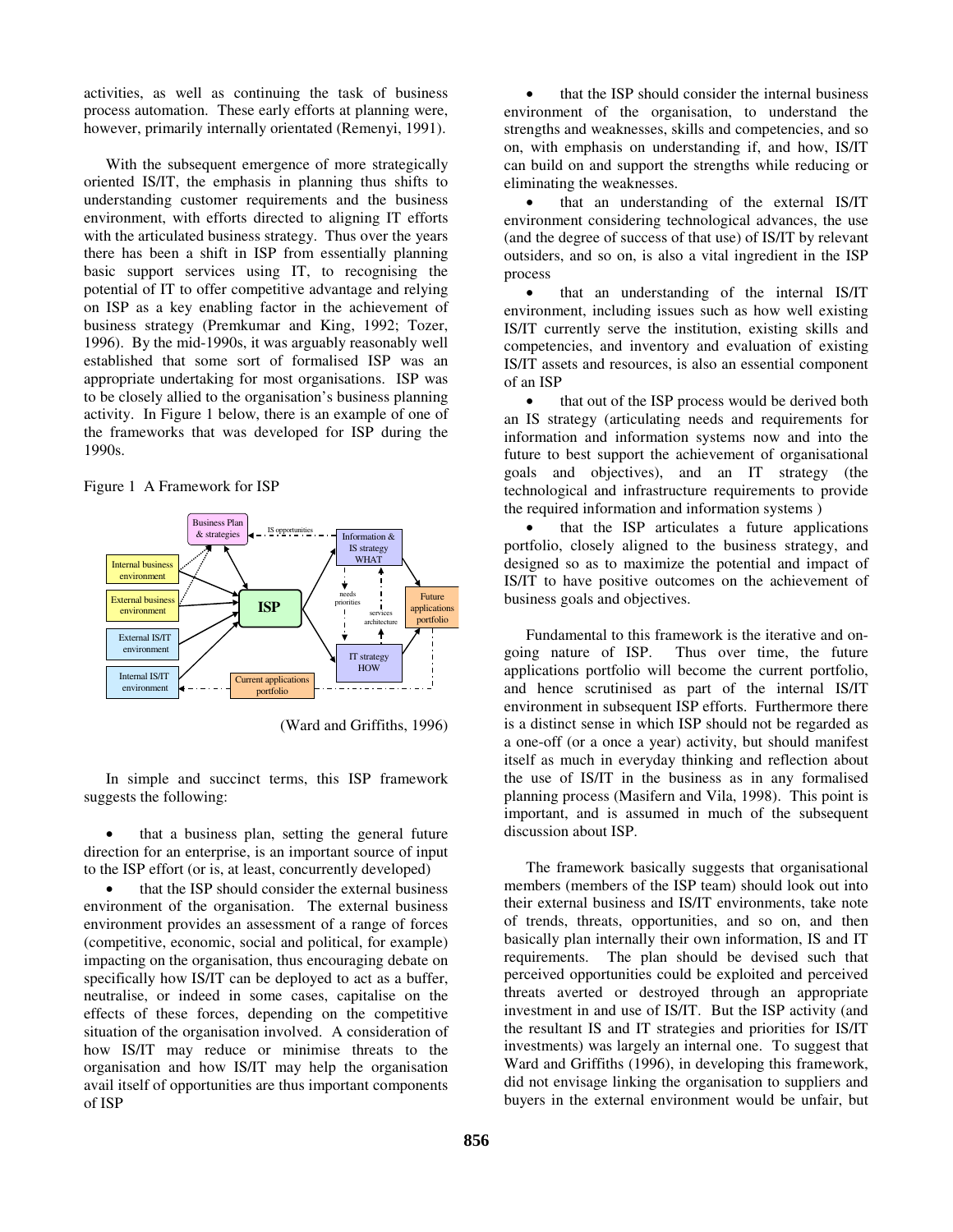this framework does primarily present the organisation as an 'island', operating independently within its business environment, while acknowledging the impacts of the external business and IS/IT environments. While outside views and information may be sought and used as input to the ISP process, ISP is primarily seen as an internal, and somewhat independent activity. In the section which follows, it will be considered whether these assumptions are still appropriate given the changes in contemporary business environments.

## **Planning in Contemporary Business Environments**

In this section, the aim is to consider the changing realities of the business environments in which many organisations now operate, and from this, to question the appropriateness of the ISP framework to support and inform ISP activities in strategic business networks (SBNs). So what are the key characteristics of contemporary business environments?

Globalization, the breaking down and dissolution of barriers between countries, organisations and individuals, seems an important trend. Driven by a number of important political, economic and technological trends and factors, operating on a global stage offers organisations a much larger marketplace, and hence opportunities to specialise, to further develop and enhance excellence in their core competencies (Masifern and Vila, 1998). However, it also creates much more competition, as traditionally local markets become the playing ground of global operators, who, in encroaching, experience fewer barriers (Kotter, 1996). These factors, coupled with an increasing rate of change, and sudden, unpredictable changes or turbulence, mean that most organisations face a beguiling mix of increasing opportunities coupled with increasing challenges, increasing complexity and increasing uncertainty in their business environments.

One response to the increasing pace of change and the concomitant need to reposition organisations in an increasingly interconnected and dynamic business environment, is to move from a formal and methodologically based strategic and IS/IT planning to a more flexible, lighter and less bureaucratic mode of strategic thinking. This move also includes a move from rigour and analysis in strategic planning towards a softer, more creative, intelligently-opportunistic and more collaborative strategic thinking mode that emphasizes values and culture along with business goals, objectives and directions (Liedtka, 1998).

It is argued that another response to the complexity and challenges of modern business environments lies in forming alliances and the like with other organisations, forming virtual organisations, extended enterprises or

strategic business networks as a deliberate strategy of managing environmental uncertainty, of improving one's competitive positioning, and of jointly being better placed to withstand environmental pressures (Finnegan et al., 1998). Indeed it is argued that organisations will have no option but to focus on core competencies, and share expertise, resources and risks with business partners in order to survive and prosper into the future (Li and Williams, 1999).

Thus, it is asserted that the formation of a variety of business alliances, partnerships and collaborations is both an important and increasing trend for many organisations (Volkoff et al., 1999), and it is also a strategic device for catering with an increasing rate of change, increasing complexity, increasing competition, while retaining flexibility and adaptability (Kelly, 1997). Furthermore, an overt purpose in entering into such collaborative relationships may be to ultimately create added value for customers (Brandenburger and Nalebuff, 1996) by each of the partners contributing a unique, but complementary set of skills, resources and competencies not available to the other partners on their own, but which are jointly valued by the end consumer (Marshall et al., 1999). Thus, while the mutual benefit of improved customer satisfaction may be an important facet of the formation of the business relationship, additional value to the collaborators stems from the potential for a stream of opportunities to be realised together over a period of time (Kanter, 1994). Interorganisational collaborations can thus provide opportunities for greater stability in business relationships and can build switching costs for all parties concerned, perhaps an attractive proposition in turbulent times. However, it needs to be noted that this increased stability may not always be desirable as it somewhat mitigates against the need and desire for flexibility and adaptability (Li and Williams, 1999).

Most pundits would argue that IT plays an important role in supporting, facilitating and indeed, enabling these strategic alliances (Nixon et al., 1998; Kraut et al., 1998). Telecommunications technologies and interorganisational systems (IOS) thus become an important component of the strategic business network. Such systems are argued to offer the positive impacts of reducing costs and improving efficiency of transactions (Swatman and Swatman, 1992), of facilitating communication, information quality and information provision (Scala and McGrath, 1993; Li and Williams, 1999), and of improving the competitive positioning of the collaborating partners (Marshall et al., 1999). To an extent, therefore, it must be concluded that skill, foresight and excellence in exploiting the capabilities of IT must be an ingredient in successfully forging strategic business networks.

Thus it can be concluded that the business environment that is rapidly developing (if it is not already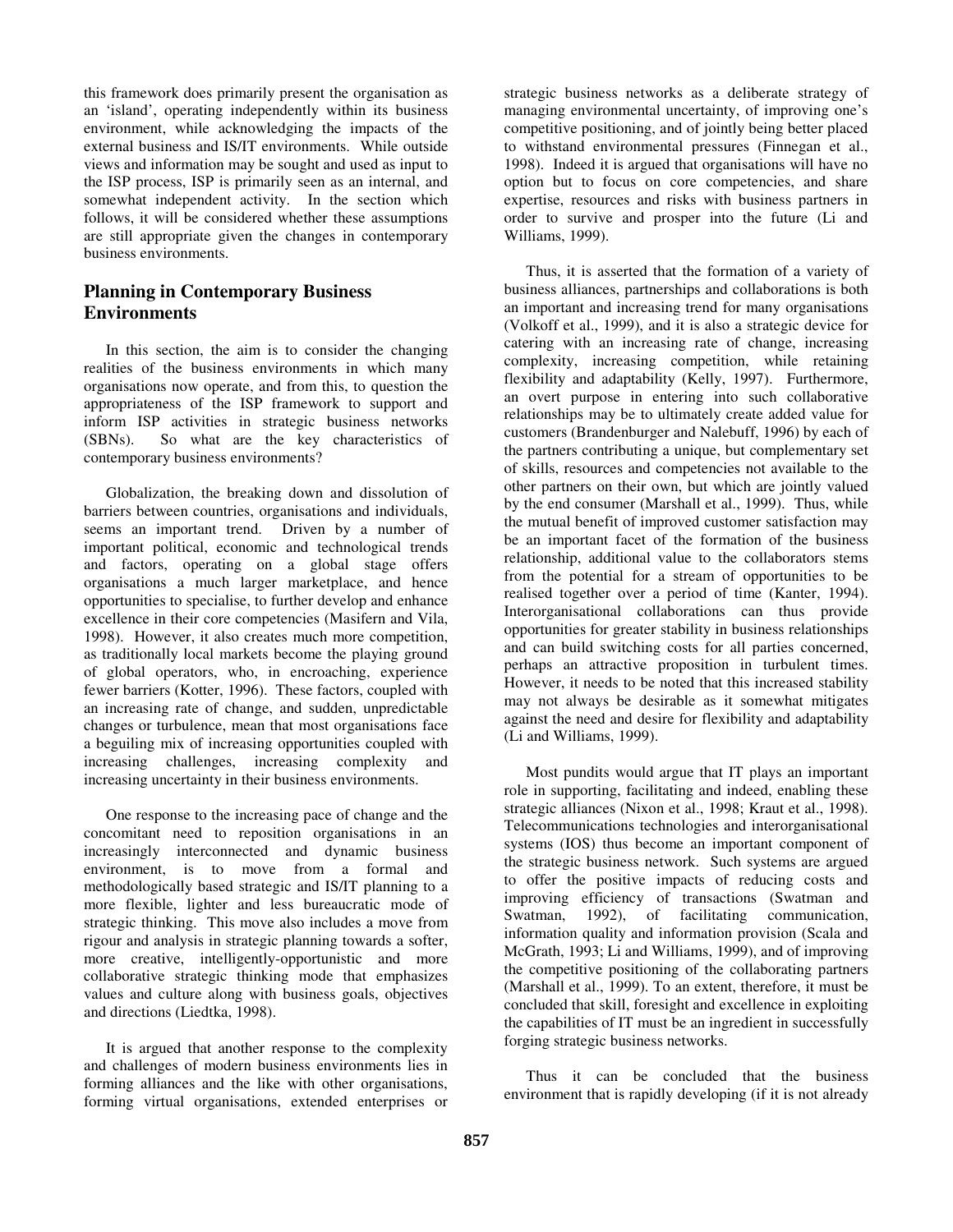a reality), is one in which distinct boundaries between organisations diminish and dissolve as organisations enter into a variety of possible relationships of varying degrees of strength and commitment with their suppliers, their business customers, their business partners, their end consumers, and even their business competitors (Wigand et al., 1997). The respective fates of collaborating enterprises become increasingly intermingled and interdependent (Marshall et al., 1999), giving rise to business environments being described as an "interconnected ecology of firms" (Moore, 1996), or "symbiotic networks" (Volkoff et al., 1999). This is offered in contradistinction to the organisation as an 'island' notion that was argued to be assumed by the ISP framework previously described. The question that can thus fairly be posed at this stage is whether the ISP framework of the mid-1990s offers an appropriate model for the strategic business networks of the next century.

#### **Towards a Revised Framework for ISP in SBNs**

While the ISP literature written during the 1980s and early 1990s did emphasis the external focus of strategic IS (Callon, 1996; Galliers and Sutherland, 1991), there was a definite sense in which SISP remained primarily an internal activity of organisations acting largely in isolation. Various methods, tools and techniques used to guide ISP processes involved members of an organisation scanning their external business environment (for opportunities and threats), in developing an understanding of their customers' needs and values (with the view to developing systems to provide real benefits to customers), to considering their business strategies (with a view to using IT to help achieve desired objectives and goals), and so on (see Remenyi, 1991, for example). Thus, ISP activity acknowledged the external business & IT environment (Ward and Griffiths, 1996) and hence became more outward looking, without too much consideration of the potential of various characteristics of the virtual organisation (flexible, temporary structures, heavy reliance on outsourcing of various functions and activities, and interorganisational business processes, for example) to make fundamental changes to the IS/IT requirements of a network of associated organisations.

There has been no real sense in which SISP has been viewed or presented as an *interorganisational* activity, where SISP is taking place simultaneously in a number of organisations whose operations have become highly interdependent and interconnected. With the virtual organisation concept, there seems to be a distinct sense in which ISP cannot sensibly be undertaken in one part of the 'organism' or 'ecosystem' (Moore, 1996) without also being conducted in other parts of the organism at much the same time. Admittedly some 'big' players still use market dominance to stretch their systems outwards into other, smaller players in an industry, simply through enforcing their adoption and compliance, but electronic commerce networks and marketplaces of interconnected small and medium enterprises imply that these might be the exception rather than the norm. Figure 2 is an attempt to represent this notion.

Figure 2 Interconnected Ecologies of Firms



If, as some suggest, (Metes et al., 1998, for example), the model of the virtual organisation, or the strategic business network becomes more prevalent, then there are important ramifications for ISP. Notions of organisational boundaries blur, implying that notions of corporate ownership of particular databases may need to be reconsidered, as must the concept of corporate data as an important resource. So too must concepts of business processes change. If organisational boundaries become more 'rubbery' and porous than previously was the case, concepts of internal and external processes, and hence ownership of and responsibility for business processes change. If simultaneously both loose and tight linkages are sought to suppliers and business partners, to satellite entities to whom former activities have been outsourced, and to customers, and if we also rely heavily on IT to communicate, coordinate and control activities in this organic structure, then it seems totally inappropriate to continue to regard ISP as something done within a single organisation for reasons of efficiency, effectiveness and competitive advantage, even if this is accomplished through peeping outwards into the external environment.

Let us imagine a number of collaborating enterprises. They have recognised the mutual benefits of collaborating in some way, acknowledging the contribution that each can make, have formally entered into some sort of deal or contractual arrangement, and are now in the process of making the collaboration work and of realising the benefits of that partnership. This process must involve discovering differences, of negotiating and creating mechanisms to resolve differences, requiring internal changes to be made to the three collaborators.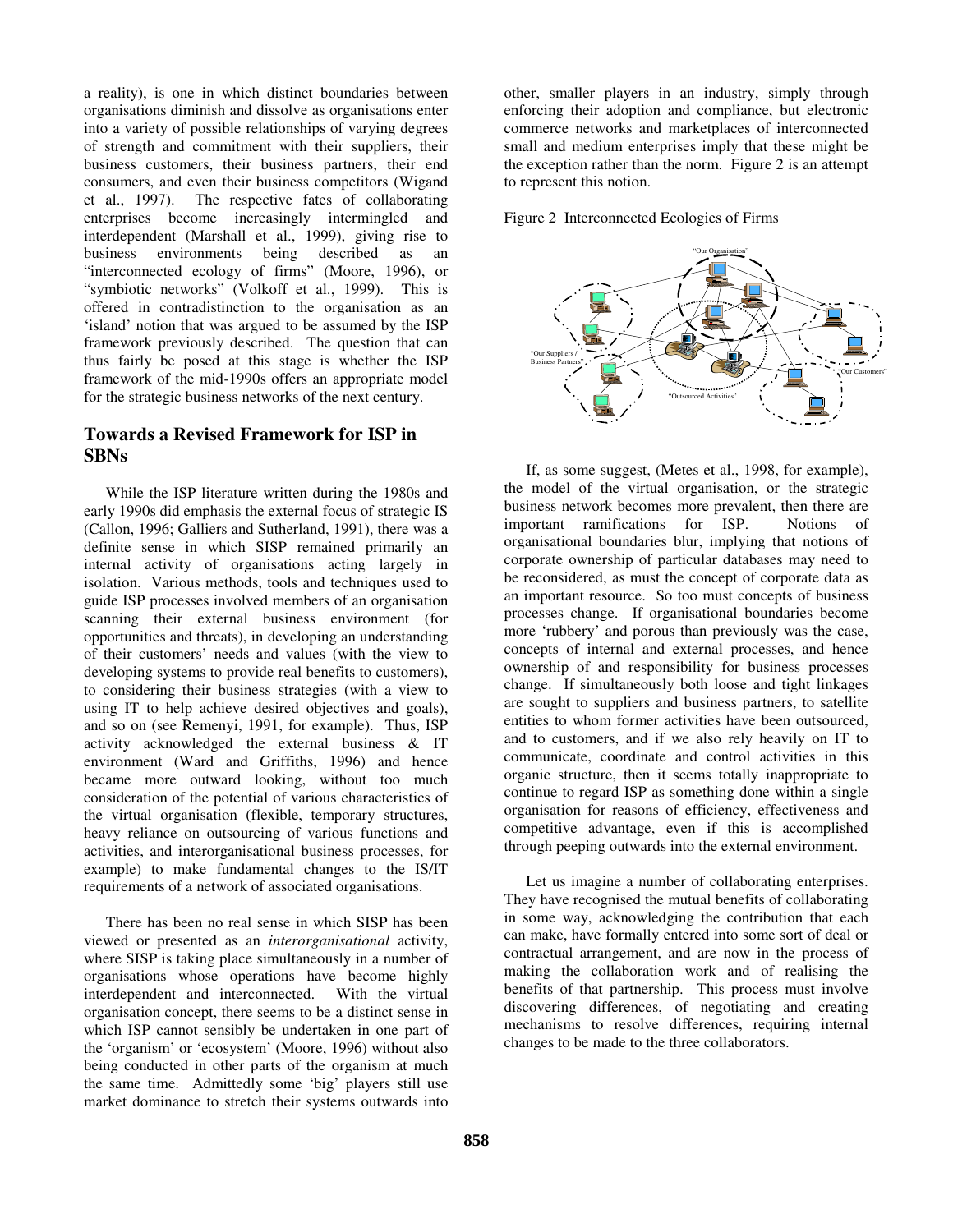



Each bring to the relationship not only a set of complementary skills, assets, resources and competencies, but also, three discrete internal business environments, including notions such as visions, goals and objectives, decision making styles and processes, patterns of communication and interaction, business processes and approaches to 'doing business', corporate cultures, learning styles, attitudes to risk and planning, and so on. As they strive to work together at some level for some purpose, as they strive to reconcile different objectives and approaches, arguably there is created a network business environment in which each collaborate. Participating in the collaboration, however, and hence becoming part of the network business environment, is likely to cause changes to the individual internal business environments. Each individual organisation's interaction with the external business environment is thus now mediated through the network business environment, at least as far as the extent of their collaboration is concerned. Individually, these organisations may in other circumstances interact directly with the external business environment, but at least in terms of the strategic business network formed through their collaboration, this is tempered by the emergent network business environment.

As the strategic business network develops and matures, collaboration will arguably develop on at least three levels. At a strategic level, arguably an important task will be to articulate a shared vision and purpose for the collaboration, and to develop shared goals and objectives. This is argued to be an on-going activity throughout the life of the strategic business network. At a more tactical level, collaboration and planning for specific projects or ventures needs to occur, and strategies for knowledge management and transfer put in place to appropriately service the life of the project. And at a much more operational level, mechanisms need to be in place to ensure that people have the information resources and support required to accomplish these tasks (Kanter, 1994). If this collection of activities was going on within the confines of a single organisation, or business unit, they would typically nowadays be well supported by

information, IS and IT, and would thus come under consideration during an ISP exercise, during which an inventory and evaluation of existing IS/IT assets as well as a prioritized statement of future information, IS and IT needs would be articulated. If the strategic business network created through organisational collaboration is to be anything more than transient and totally opportunistic, then it seem reasonable to assert that an ISP activity (including the notion of everyday thinking and reflection about IS/IT) to support the ever-maturing strategic business network over time is important. Furthermore, it is asserted that in current climes, IS/IT may itself be the enabling mechanism by which collaboration at a strategic, tactical and operational level is made possible. Arguably therefore, ISP for strategic business networks is an important activity.

When considering the ISP required for strategic business networks, internal and external IT environments must also be considered. Thus, it is asserted that organisations each individually possess an IS/IT maturity and legacy which they bring to the strategic business network. Out of these emerges a network IT environment, which in turn, will have implications for the internal IT environments of the individual members. Issues to do with the compatibility of the respective IT environments, and compatibility of management attitudes to IS/IT need to be addressed here. So too does the use of and reliance on consultants, as individually, the organisations may have very different histories in this regard.

Thus, a revised framework for ISP is offered in Figure 4 below, taking into account the particular nature and requirements of strategic business networks.

Figure 4 A Revised Framework for ISP in SBNs



#### **Conclusion**

The motivation for this paper stemmed from concerns about the adequacy of existing frameworks of ISP, given the trend towards networks of cooperating and interdependent entities. Arguments have been put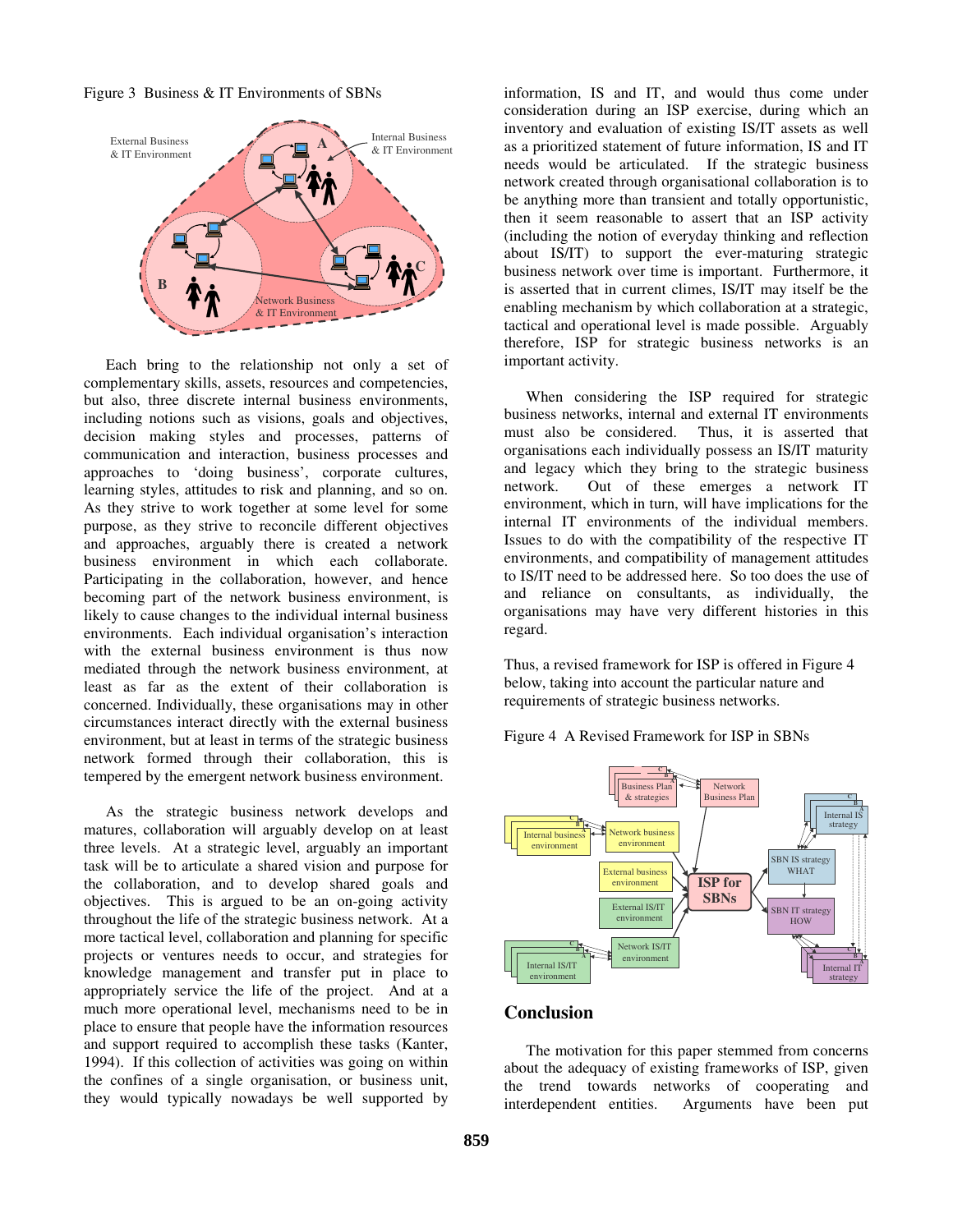forward to support these concerns and to highlight the limitations of existing frameworks. From this discussion emerged a new framework to support ISP in SBNs, designed in an attempt to embrace new organisational realities.

However the framework proffered here may be tempered by a number of different factors. The relative size and power of the collaborating partners may be significant, for example. Other researchers suggest that the history of the collaborators with respect to establishing routine, transaction-based interorganisational systems may be important in facilitating their migration to more strategic-type IOS (Li and Williams, 1999), and hence it could be argued, to ISP for SBNs. Li and Williams (1999) suggest that the learning involved in establishing operational level IOSs is an important precursor to a willingness to establish more strategic level connections. Thus it might be expected that a successful history amongst the collaborators in the planning and development of a specific system may be necessary before there is a willingness to engage in any truly interorganisational ISP.

Arguably conceptual models of ISP need to change as well. Too often it seems that ISP is regarded as a formal, finite activity, done to produce a specific document (the IS plan), and then is no longer done for some time. This view is completely at odds with the view of the authors who see planning in turbulent and uncertain times as a vital and increasing activity, such that it permeates everyday thinking about IS/IT. Accompanying this notion there is clearly a need for new techniques that emphasize strategic thinking and positioning as distinct from formal bureaucratic planning and that focus on the nature and richness of partnerships and alliances with suppliers, customers and business partners are needed to enhance ISP for SBNs.

#### **References**

Brandenburger, A.M. and Nalebuff, B.J. *Co-opetition*., Doubeday, New York.,1996.

Callon, J.D. *Competitive Advantage through Information Technology*, McGraw Hill, New York, 1996.

Finnegan, P., Galliers, B. and Powell, P. "Systems planning in an electronic commerce environment in Europe: rethinking current approaches", *Electronic Markets,* (8:2), 1998, pp. 35-38.

Finnegan, P. Galliers, R., and Powell, P. "Guidelines for effective information systems planning in interorganisational environments", *Proceedings of the 7th European Conference on Information Systems,* 23-25

June, Copenhagen Business School, Copenhagen, Denmark, 1999.

Galliers, R.D. and Sutherland, A.R. "Information systems management and strategy formulation: the stages of growth model revisited,"" *Journal of Information Systems* (1), 1991, pp. 89-114.

Kanter, R.M. "Collaborative advantage", *Harvard Business Review*, July-August, 1994, pp. 96-108.

Kelly, K. *New Rules for the New Economy*. Viking, London, 1998.

Kotter, J.P. *Leading Change*. Harvard Business School Press, Boston, 1996.

Li, F. and Williams, H. "Interfirm collaboration through interfirm networks", *Information Systems Journal*, (9:2), 1999, pp. 103-115.

Marshall, P. McKay, J., Burn, J. and Wild, M. "The essence and logic of the virtual organisation", *Proceedings of the Fifth Americas Conference on Information Systems*, August 13-15, Milwaukee, Wisconsin, USA, 1999.

Masifern, E. and Vila, J. "Interconnected mindsets: strategic thinking and the strategy concept", In M.A. Hitt et al. (eds.) *New Managerial Mindsets: Organizational Transformation and Strategy Implementation*. Wiley, Chichester, 1998.

Metes, G., Gundry, J. and Bradish, P. *Agile Networking: Competing through the Internet and Intranets*, Prentice Hall, Upper Saddle River, NJ, 1998.

Moore, J.F. *The Death of Competition: Leadership and Strategy in the Age of Business Ecosystems*. Harper Business, New York, 1996.

Nixon, R.D., Hitt, M.A. and Ricart i Costa, J.E. "New managerial mindsets and strategic change in the new frontier", In M.A. Hitt et al. (eds.) *New Managerial Mindsets: Organizational Transformation and Strategy Implementation*. Wiley, Chichester, 1998.

Remenyi, D. *Introducing Strategic Information Systems Planning*, NCC Blackwell, Oxford, 1991.

Somogyi, E.K. and Galliers, R.D. "Information technology in business: from data processing to strategic information systems," in *Strategic Information Management: Challenges and Strategies in Managing Information Systems*, R.D. Galliers and B.S.H. Baker (eds.) Butterworth Heinemann, Oxford, 1994.